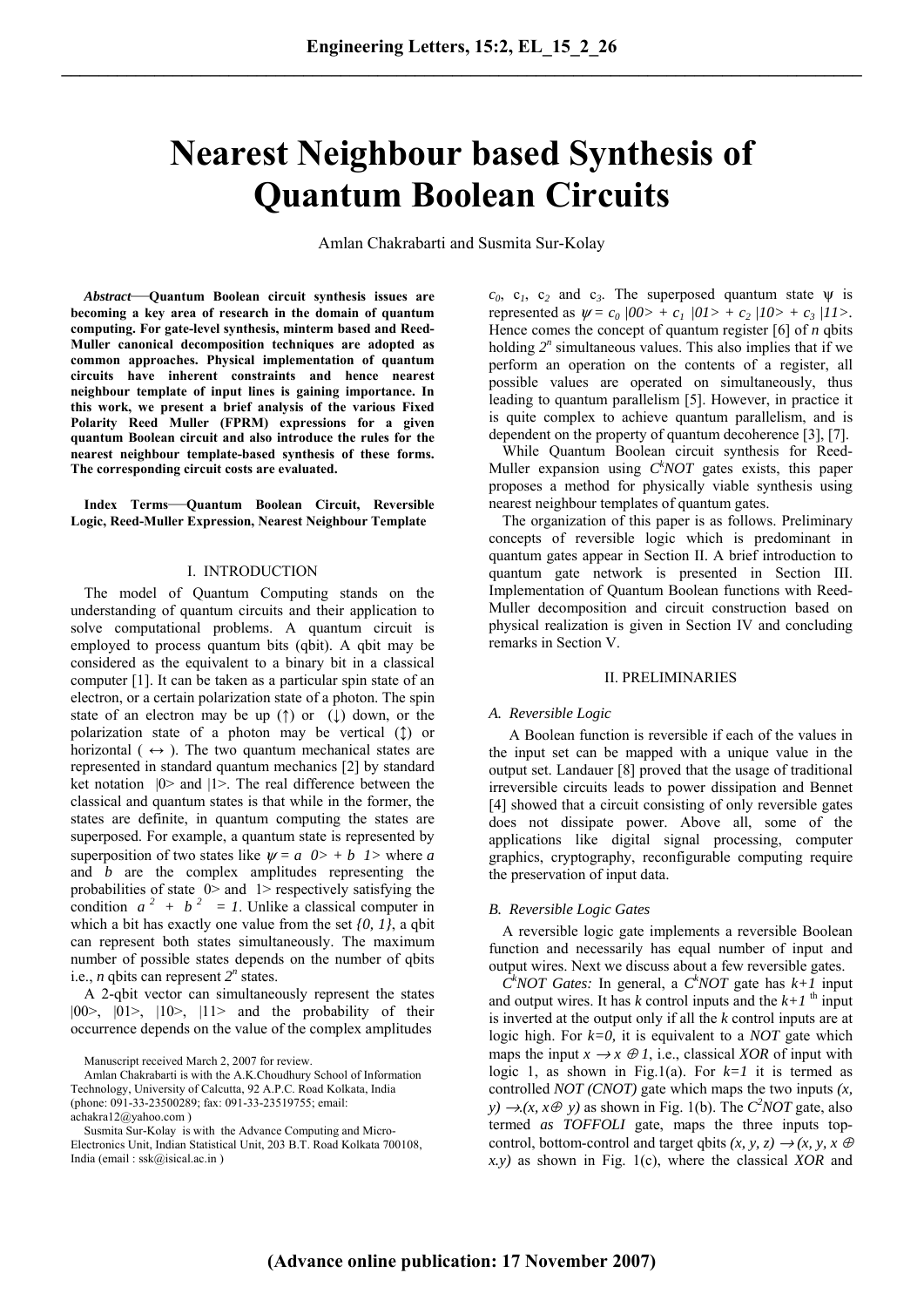*AND* operations are involved. A  $C^k NOT$  gate with *k* control qbits and a single target qbit, shown in Fig. 1(d), maps  $(x_1,...,x_{k-1},x_k, y) \rightarrow (x_1,...,x_k, y \oplus x_1.x_2...x_k)$ . The control and the target qbits are indicated by  $\bullet$  and  $\oplus$  respectively.

 *Swap Gates:* A swap gate is a *2x2* reversible gate. It interchanges the values of two input qbits at the output. Fig. 2 illustrates the internal architecture of a swap gate.

# *C. Reversible Quantum Boolean Circuits*

 The synthesis of Quantum Boolean Circuits (QBCs) can be done if we define a set of transformation rules for reversible QBCs. A QBC is a quantum system of *n* qbits specified by *|x1>|x2>……….|xn>* and a number of reversible quantum gates. In QBC the convention for circuit representation is to have the input qbits at the extreme left, which interact with a sequence of reversible quantum gates as desired and finally the output appears at the extreme right where all the input values are restored at the output. The desired function is obtained with the help of a set of *ancillary* bits which are initialized at the input with |0>.

#### *D. Previous Work*

Younnes and Miller have introduced in their work [9], techniques for representation of quantum Boolean circuits using Reed-Muller expansions and have mainly focused on generalized *C*<sup>k</sup>NOT based circuit synthesis. Though *C*<sup>k</sup>NOT gates are acceptable in logic design, the technology based implementation of quantum circuits demands the usage of only one, two and three qbit quantum logic gates like *NOT, CNOT, SWAP* and  $C^2 NOT$ . Hence there is a need for defining efficient synthesis techniques in quantum circuits involving only quantum gates with small fan-in.

# III. QUANTUM GATE NETWORK

A classical logic operation is a Boolean operation on a set of inputs and resulting to a single output. So a logic function *f* can be generalized as *f*:  $\{0,1\}^n \rightarrow \{0,1\}$ , where *n* is the number of inputs. A logic function is expressed by its minterms for implementation. A *minterm* corresponds to an input combination corresponding to which the value of the logic function is logic high and is represented by the equivalent decimal integer of the *n*-bit binary value.

 In quantum computing, the realization of Boolean logic needs the implementation of reversible logic operations and hence the *CNOT* gates provide us a possible solution. We need to build a circuit utilizing reversible *CNOT* gates for the implementation of Boolean function in the quantum domain. The circuit for a *n* qbit single valued Quantum Boolean function can be represented as a network with  $n+1$ input and output qbits, as shown in Fig. 3. The *n* control qbits are represented as  $|a_i\rangle$  for  $i= 0,1,2,...,n-1$  and the extra target output qbit as *|f>* to store the result qbit, as shown in Fig.3. The extra input qbit is initialized to *|0>*.

 It should be noted that in quantum domain, there is no feedback and fanout. Also for reversibility we have to restore all the input values after each quantum gate operation, hence classical synthesis from minterms are not directly applicable. The choice of proper gate library for synthesizing a quantum gate network affects the total circuit cost in terms of technology based implementation. For this purpose, we evaluate the gate cost for synthesizing the Quantum Boolean function using the Reed Muller canonical decomposition technique utilizing a quantum gate library with *NOT*, *CNOT*, *SWAP* and *C*<sup>2</sup>*NOT* gates only.



Figure 1: (a) NOT gate, (b) CNOT gate, (c)  $C^2NOT$  or TOFFOLI gate, (d)  $C^kNOT$  gate.

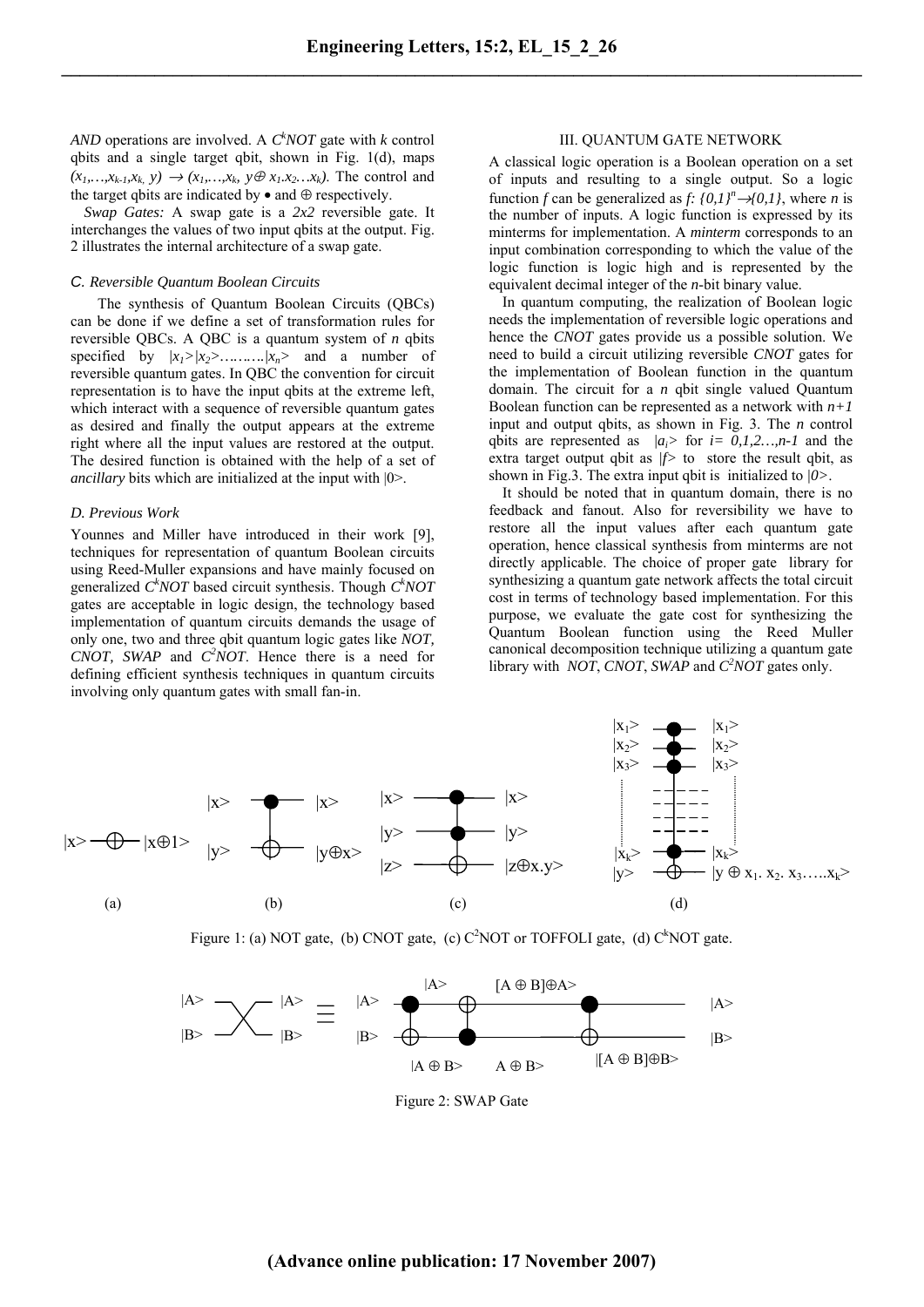

Figure 3: A Generalized Quantum Boolean Circuit

# IV. IMPLEMENTATION

A boolean function *f* of *n* variables can be expressed in the Reed Muller form as (Akers 1959):

$$
f(x_0, \dots, x_{n-1}) = \oplus \sum_{i=0}^{2^n - 1} b_i \varphi_i \text{; where } \varphi_i = \prod_{k=0}^{n-1} x_k
$$

and  $\overrightarrow{x_k} = x_k$  or  $\overrightarrow{x_k}$ ,  $b_i \in (0,1)$ .

 $\varphi$ <sub>*i*</sub> are known as product terms and  $b_i$  determines whether a a product term is present or not. The XOR operation is indicated by  $\oplus$  and multiplication is assumed to be the AND operation. The canonical Reed Muller expression can be classified as **Positive Polarity Reed Muller (PPRM),** where the variables are un-complemented. For each variable  $x_i$  in the given expression if we use the uncomplemented literal ( $x_i$ ) or the complemented literal ( $\overline{x}_i$ ) throughout, then it is **Fixed Polarity Reed Muller (FPRM)**

expression. Consider the realization of the function  $f_1(x_0, x_1, x_2) = \Sigma$ *(1,5,6,7)* as given in Table 1. The PPRM expression for it and the seven  $(2^3 - 1)$  FPRM forms are given next.

Table 1: Truth Table for  $f_1(x_0, x_1, x_2)$ 

| $x_2$ | $X_1$ | $x_0$    | $f_1(x_0, x_1, x_2)$ |
|-------|-------|----------|----------------------|
| 0     | 0     |          |                      |
| 0     | 0     |          |                      |
| 0     |       | 0        | 0                    |
| 0     |       |          |                      |
|       | 0     | $\Omega$ |                      |
|       | 0     |          |                      |
|       |       |          |                      |
|       |       |          |                      |

 $f_1(x_0, x_1, x_2) = m_1 + m_5 + m_6 + m_7 = x_2 \cdot x_1 \oplus x_1 \cdot x_0 \oplus x_0$  (1)

 $f_1(x_0, x_1, x_2)$  can also be expressed in different FPRM forms as :

$$
f(x_0, x_1, x_2) = x_2 x_1 \oplus x_1 \overline{x}_0 \oplus x_1 \oplus \overline{x}_0 \oplus 1 \quad (I \text{ polarity}) \tag{2}
$$

$$
f(x_0, x_1, x_2) = x_2 \overline{x}_1 \oplus x_2 \oplus \overline{x}_1 x_0 \quad (2 \text{ polarity}) \tag{3}
$$

$$
f_{1}(x_{0}, x_{1}, x_{2}) = x_{2}\overline{x}_{1} \oplus x_{2} \oplus \overline{x}_{1}\overline{x}_{0} \oplus \overline{x}_{1} \quad (3 \text{ polarity})
$$
 (4)

$$
f(x_0, x_1, x_2) = \overline{x}_2 x_1 \oplus x_1 \oplus x_1 x_0 \oplus x_0 \quad (4 \text{ polarity}) \tag{5}
$$

$$
f(x_0, x_1, x_2) = \overline{x}_2 x_1 \oplus x_1 \overline{x}_0 \oplus \overline{x}_0 \oplus 1 \quad (5 \text{ polarity}) \tag{6}.
$$

$$
f(x_0, x_1, x_2) = \overline{x}_2 \overline{x}_1 \oplus \overline{x}_1 x_0 \oplus \overline{x}_2 \oplus \overline{x}_1 \oplus 1 \quad (6 \text{ polarity}) \tag{7}
$$

 $f_{1}(x_{0}, x_{1}, x_{2}) = \bar{x}_{2} \bar{x}_{1} \oplus \bar{x}_{1} \bar{x}_{0} \oplus \bar{x}_{2} \oplus 1$  (7 *polarity*) (8) The position index of a '1' in the 3-bit binary equivalent of the decimal integer value of a polarity corresponds to the index of the complemented variable. For example, only variable *x2* is complemented in *4 polarity* FPRM above.



Figure 4: Quantum gate networks for all possible Reed Muller expressions of the function  $f_l$  in Table I: (a) PPRM, (b) 1 polarity FPRM , (c) 2 polarity FPRM, (d) 3 polarity FPRM, (e) 4 polarity FPRM, (f) 5 polarity FPRM, (g) 6 polarity FPRM, (h) 7 polarity FPRM.

# **(Advance online publication: 17 November 2007)**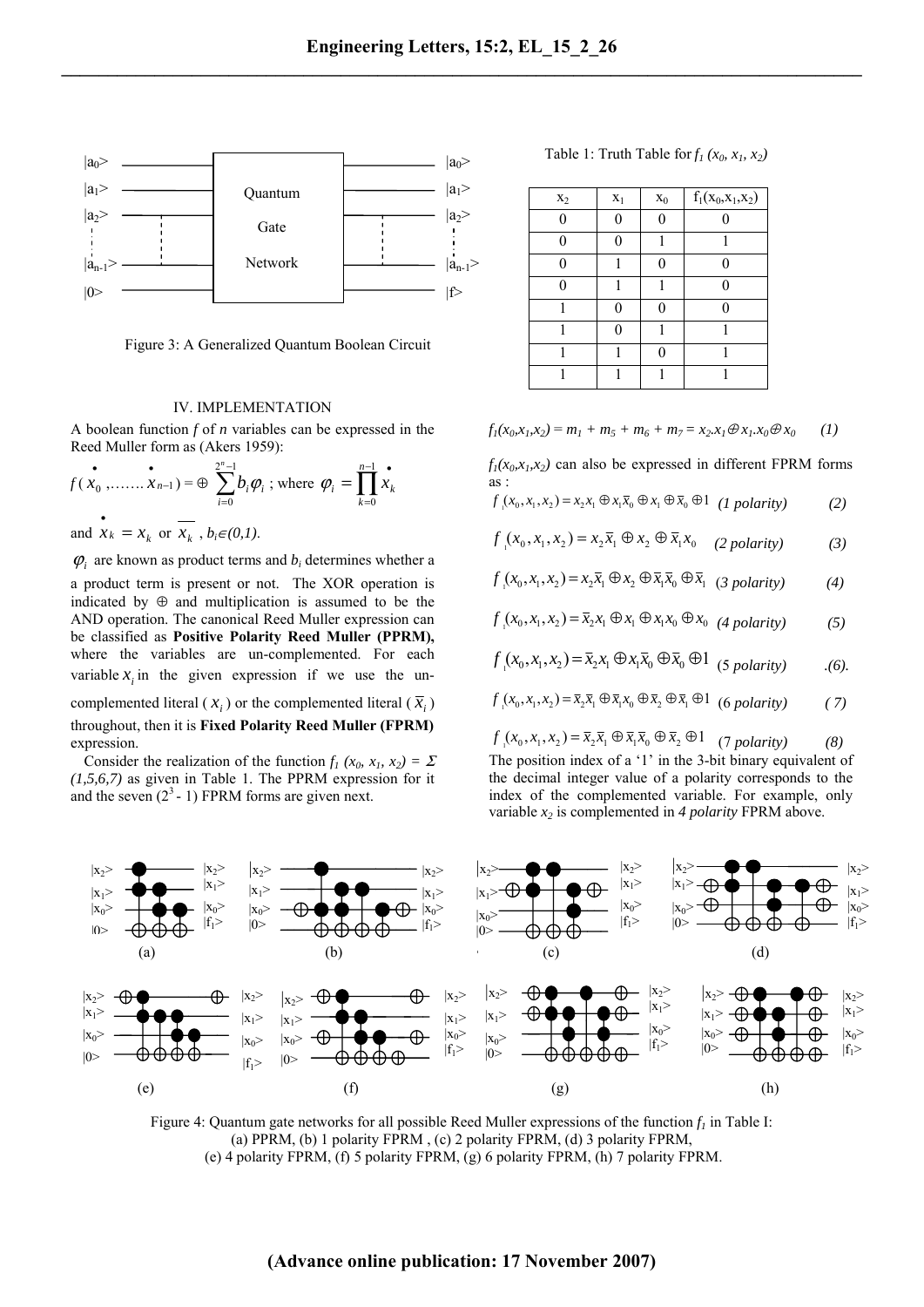As seen in Figure 3, *SWAP* gates play a key role in bringing the control and the target qbits of any quantum gate on adjacent lines in a quantum gate network which is called the **nearest neighbor configuration**. The requirement of nearest neighbour relationship between the control and the target qbits is truly justified due to the limitation of the J-coupling force [10] required to perform multi-qbit logic operations and this works effectively only between the adjacent qbits.

 We present below a set of circuit templates for nonadjacent qbit controlled *CNOT* and  $C^2NOT$  in our nearest neighbor based synthesis approach. We introduce the circuit templates for *CNOT*, and  $\hat{C}^2 NOT$  gates utilizing the *SWAP* gates. In Fig. 5, for a  $C^2 NOT$  we use the notation  $(ctrl<sub>1</sub>, ctrl<sub>2</sub>, target)$  where the integers  $ctrl<sub>1</sub>$ ,  $ctrl<sub>2</sub>$  and *target* are respectively the indices of the input qbits of the circuit for the top-control, bottom-control and the target qbit of this *C2 NOT* gate. The same convention is also followed for *CNOT* gate which is represented as *CNOT*(*ctrl*,*target*). According to the convention for index values of input qbit lines mentioned earlier, we assign index 1 to the bottommost control qbit input of the circuit, and the successive index values are assigned as we go upwards to the topmost qbit line. Thus,  $\overline{C}^2 NOT(4,3,1)$  represents a  $C^2$ *NOT* gate with its top-control on the 4<sup>th</sup> input qbit line, its bottom-control on the  $3<sup>rd</sup>$  line and its target is on the lowest  $(1<sup>st</sup>)$  input qbit line. The exact number of SWAP gates required for nearest neighbor configuration is determined by the differences in the index values of the two control qbits with the target qbit, which can be calculated by the following rules:

**Rule 1:** For a  $C^2NOT$  gate, we require  $s_t$  pairs of SWAP *gates if the difference between the index values of the topcontrol and the target qbit is*  $s_t$  with  $s_t$  greater than 2, and *sb pair of swap gates if the difference between the index values of the bottom-control and the target qbit is*  $s_b$  *with*  $s_b$ *greater than 1.*

**Example:** In  $C^2NOT(4,3,1)$  (Fig. 5(a)) the difference in index value between the top-control and target is *4-1=3* and that between the bottom-control and the target is *3-1=2*, hence we require two pairs of *SWAP* gates, one each to make the top-control and bottom-control as the nearest neighbor of the target qbit.

In  $C^2NOT(4,2,1)$  (Fig. 5(b)) the difference between the top-

control and target is *4-1=3* and that between the bottomcontrol and the target is  $2-I=1$ , hence we require only one pair of *SWAP* gate.

**Rule2:** For a CNOT gate we require  $s_c$  pairs of SWAP *gates if the difference between the index values of the control and the target qbit is s<sub>c</sub> with s<sub>c</sub> greater than 1.* 

**Example:** In *CNOT*(*4,1*) (Fig. 5(c)) the difference in index value between the control and the target qbit is  $4-1 = 3$ , hence we require 2 pairs of *SWAP* gates, and similiarly we require a single pair of *SWAP* gate for *CNOT*(3,1).

 The circuit in Fig. 6(a) corresponds to the 1 polarity FPRM of the function  $f_1$ . Using the nearest neighbour template  $C^2NOT(4,3,1)$  in Fig. 3(b), the circuit shown in Fig. 6(b) is obtained. We can observe an increase in the gate count and circuit level due to the usage of the extra *SWAP* gates. Hence we need to focus on the minimization of gate count and number of levels in the QBC, in order to reduce the quantum circuit cost.

 The Reed-Muller form of quantum Boolean circuits typically involves generalized  $\hat{C}^k NOT$  gates depending on the number variables and hence we have to convert each of the  $C^k NOT$  gates to equivalent  $C^2 NOT$  based representation. Figure 7 shows a *C2 NOT* equivalent circuit for a *C4 NOT* gate involving two ancillary qbits. The number of  $C^2 NOT$  gate required for a single  $C^k NOT$  is  $2(k-2)+1$  and the number of ancillary qbits required is k*-2*, where *k* is the number of control qbits in the  $C^k NOT$  gate.

**Observation:** Any Quantum Boolean Circuit (QBC) can be synthesized using *C2 NOT*, *CNOT*, *NOT* and *SWAP* gates.

The cost of the *C*<sup>2</sup>*NOT* gate and the 2<sup>\*</sup>2 gates like *CNOT* and *SWAP* can be taken from the basis of technology based implementation of these gates. The related works [11,12] in NMR based quantum computing hardware development suggest that the cost of

- a  $1*1$  gate is 1,
- a *2\*2* gate is 5, and
- a 3\*3 gate is 5 times that of a *2\*2* gate, i.e., 25.

 Based on this, we calculate the gate requirement and the quantum gate cost for the different polarities of Reed-Muller circuits in Table 2.



Figure 5: Nearest neighbour configuration templates for (a)  $C^2NOT(4,3,1)$ , (b)  $C^2NOT(4,2,1)$ , (c)  $CNOT(4,1)$ , (d)  $CNOT(3,1)$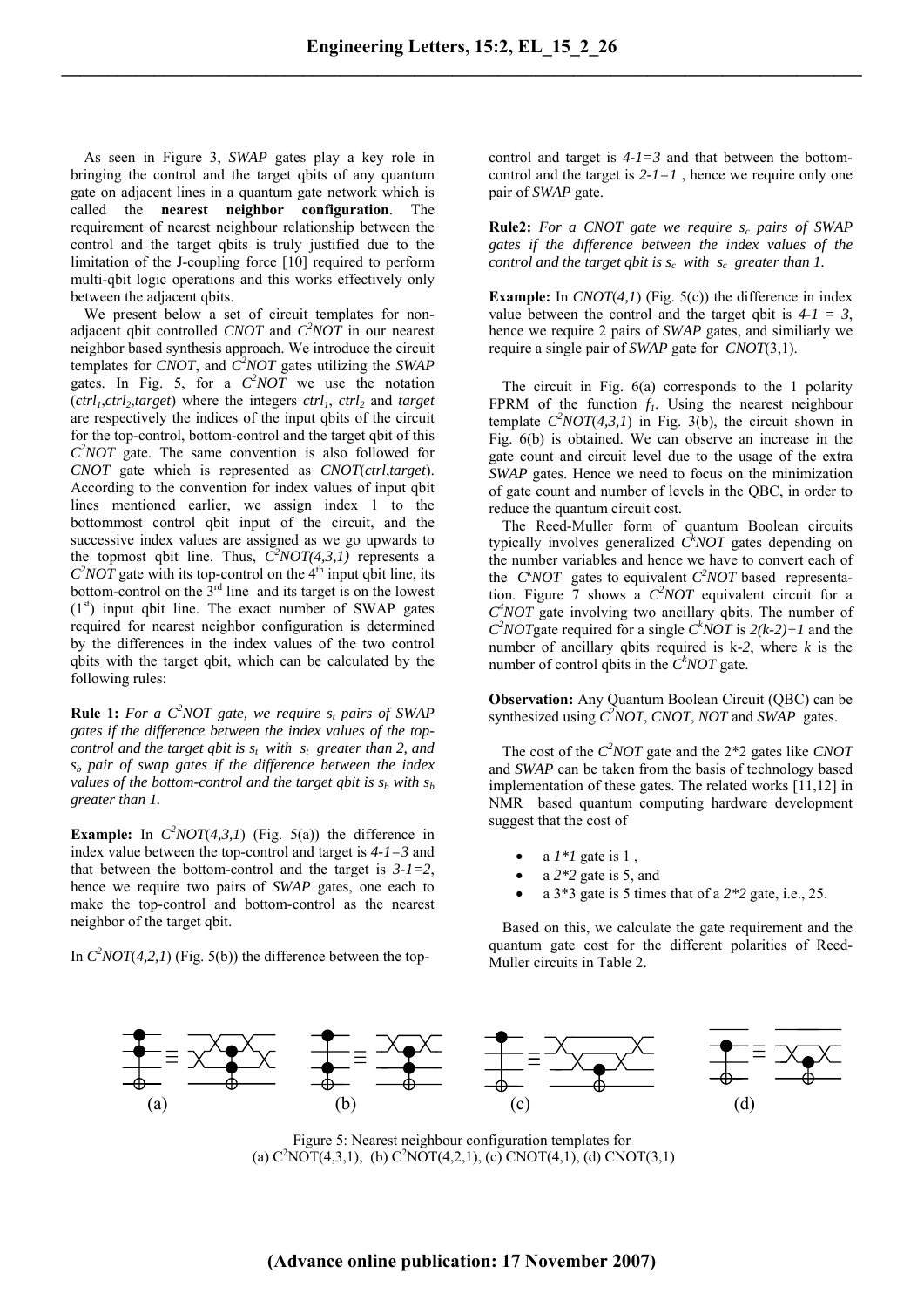

Figure 6: (a) An example QBC (b) Synthesis using nearest neighbor templates



Figure 7: A  $C^4 NOT$  gate and its equivalent nearest neighbour circuit with  $C^2 NOT$  gates

| <b>Polarity</b> | # $C^2NOT$<br>Gates | # CNOT<br>Gates             | # SWAP<br>Gates | # NOT<br>Gates | <b>Quantum Gate</b><br>Cost |
|-----------------|---------------------|-----------------------------|-----------------|----------------|-----------------------------|
|                 |                     |                             |                 |                |                             |
| <b>PPRM</b>     | 2                   |                             | 4               | $\theta$       | 75                          |
| 1 polarity FPRM | $\mathfrak{D}$      | $\overline{2}$              | 6               | 3              | 93                          |
| 2 polarity FPRM | $\mathfrak{D}$      |                             | 8               | $\overline{c}$ | 97                          |
| 3 polarity FPRM | $\mathfrak{D}$      | $\mathcal{D}_{\mathcal{L}}$ | 10              | 6              | 116                         |
| 4 polarity FPRM | $\overline{2}$      | $\overline{2}$              | 6               | 2              | 92                          |
| 5 polarity FPRM | $\mathfrak{D}$      |                             | 4               | 5              | 80                          |
| 6 polarity FPRM | $\mathfrak{D}$      | $\mathfrak{D}$              | 10              | 5              | 115                         |
| 7 polarity FPRM | $\mathfrak{D}$      |                             | 8               | 6              | 101                         |

Table 2: Gate Count and Quantum Gate cost for different FPRM circuits for  $f_1(x_0, x_1, x_2)$ 

## V. CONCLUSION

 Our work focuses on defining the nearest neighbour synthesis techniques for quantum Boolean circuits utilizing the Reed-Muller logic decomposition. The proposed circuit synthesis technique utilizes a library of fundamental quantum logic gates consisting of *NOT*, *SWAP*, *CNOT*, *C2 NOT* gates. The rules for converting general *CNOT*,

*C2 NOT* gates into their nearest neighbour equivalent form can be utilized for the development of low-level circuit synthesis automation tools in the quantum computing domain. Our future work will be defining an advanced search technique, which will evaluate the best circuit for a given Reed-Muller based quantum Boolean circuit in terms of quantum gate cost.